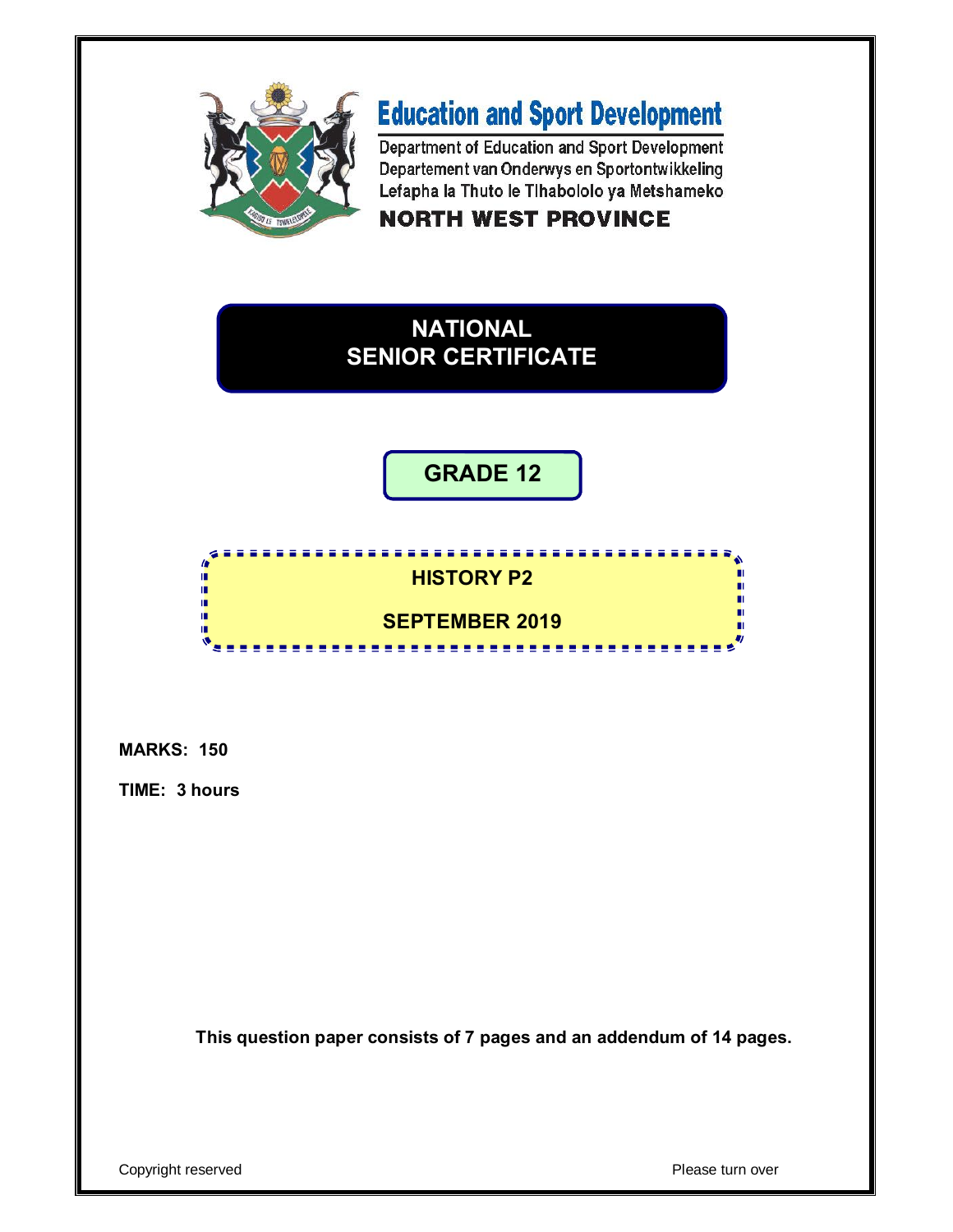## **INSTRUCTIONS AND INFORMATION**

1. This question paper consists of SECTION A and SECTION B based on the prescribed content framework in the CAPS document.

#### **SECTION A: SOURCE-BASED QUESTIONS**

- QUESTION 1: CIVIL RESISTANCE, 1970s TO 1980s: SOUTH AFRICA
- QUESTION 2: THE COMING OF DEMOCRACY TO SOUTH AFRICA AND COMING TO TERMS WITH THE PAST
- QUESTION 3: THE END OF THE COLD WAR AND A NEW WORLD ORDER, 1989 TO THE PRESENT

## **SECTION B: ESSAY QUESTIONS**

- QUESTION 4: CIVIL RESISTANCE, 1970s TO 1980s: SOUTH AFRICA: THE CRISIS OF APARTHEID IN THE 1980s
- QUESTION 5: THE COMING OF DEMOCRACY TO SOUTH AFRICA AND COMING TO TERMS WITH THE PAST
- QUESTION 6: THE END OF THE COLD WAR AND A NEW WORLD ORDER: THE EVENTS OF 1989
- 2. SECTION A consists of THREE source-based questions. Source material that is required to answer these questions can be found in the ADDENDUM.
- 3. SECTION B consists of THREE essay questions.
- 4. Answer THREE questions as follows:
	- 4.1 At least ONE must be a source-based question and at least ONE must be an essay question.
	- 4.2 The THIRD question may be either a source-based question or an essay question.
- 5. You are advised to spend at least ONE hour per question.
- 6. When answering the questions, you should apply your knowledge, skills and insight.
- 7. You will be disadvantaged by merely rewriting the sources as answers.
- 8. Number the answers correctly according to the numbering system used in this question paper.
- 9. Write neatly and legibly.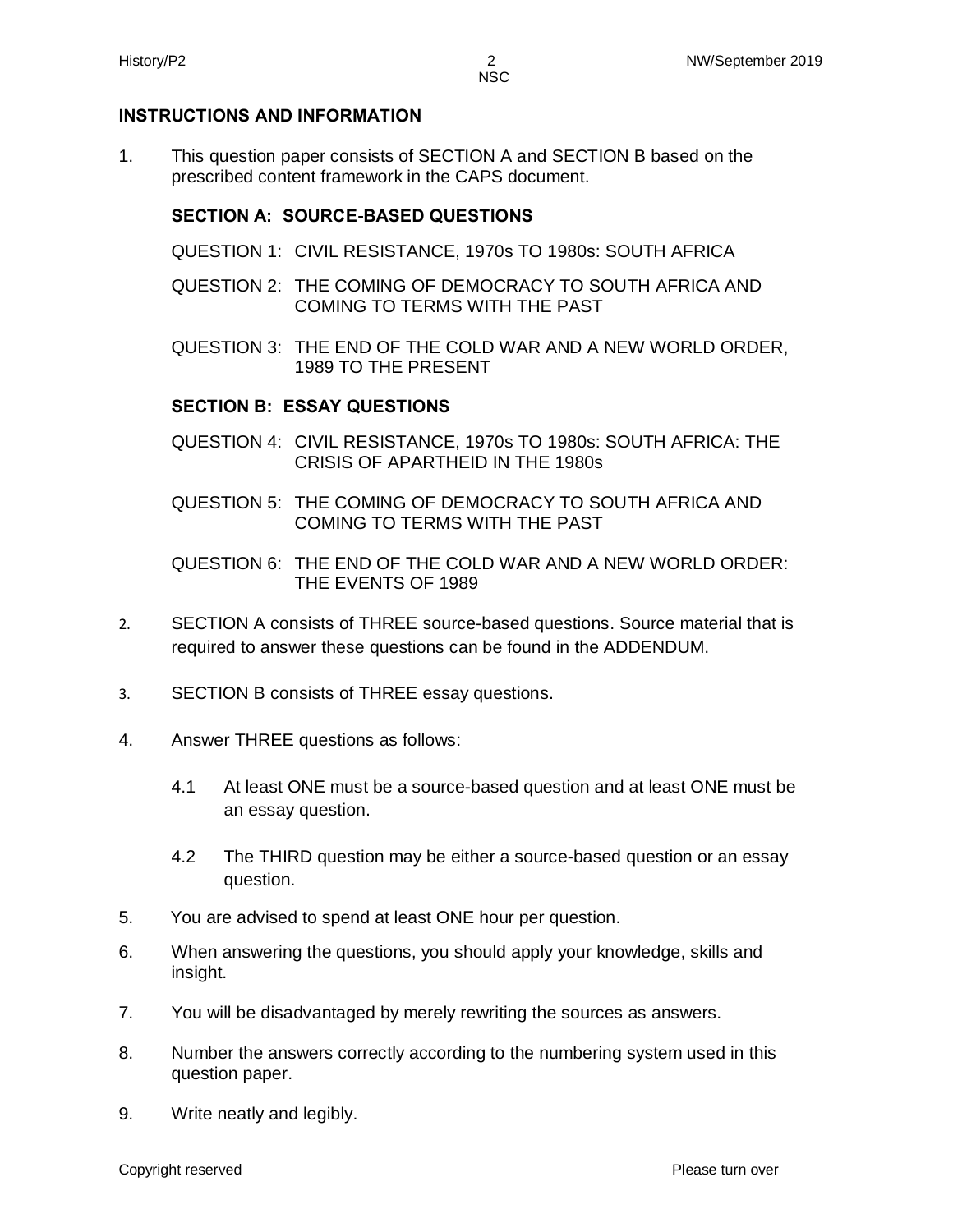$1.2$ 

#### **SECTION A: SOURCE-BASED QUESTIONS**

Answer at least ONE question, but not more than TWO questions in this section. Source material that is required to answer these questions is contained in the ADDENDUM.

#### **QUESTION 1: WHAT IMPACT DID THE PHILOSOPHY OF BLACK CONSCIOUSNESS (BC) HAVE ON THE STUDENTS OF SOWETO IN THE 1970s?**

Study Sources 1A, 1B, 1C and 1D and answer the questions that follow.

1.1 Refer to Source 1A.

|     | 1.1.1 Define the concept Black Consciousness in your own words.                                                                                                       | $(1 \times 2)$     | (2) |
|-----|-----------------------------------------------------------------------------------------------------------------------------------------------------------------------|--------------------|-----|
|     | 1.1.2 Why, according to the source, did African students break away from<br>NUSAS?                                                                                    | $(1 \times 2)$ (2) |     |
|     | 1.1.3 What role did SASO play in black South African communities in the<br>late 1960s and early 1970s?                                                                | $(2 \times 1)$     | (2) |
|     | 1.1.4 Using the information in the source and your own knowledge, explain<br>why you think the Black People's Convention wanted South African<br>blacks to be united. | $(2 \times 2)$     | (4) |
|     | 1.1.5 Identify THREE ways in the source on how the philosophy of Black<br>Consciousness influenced high school students.                                              | $(3 \times 1)$     | (3) |
| 1.2 | Study Source 1B.                                                                                                                                                      |                    |     |
|     | 1.2.1 What messages does the cartoon convey about SASO? Use the<br>visual clues in the source to support your answer.                                                 | $(2 \times 2)$     | (4) |
|     | 1.2.2 Comment on why you think SASO responded to NUSAS in the<br>manner it did as portrayed in the cartoon.                                                           | $(1 \times 2)$     | (2) |
| 1.3 | Refer to Sources 1A and 1B. Explain how the information in Source 1A<br>supports the evidence in Source 1B regarding the formation of SASO.                           | $(2 \times 2)$     | (4) |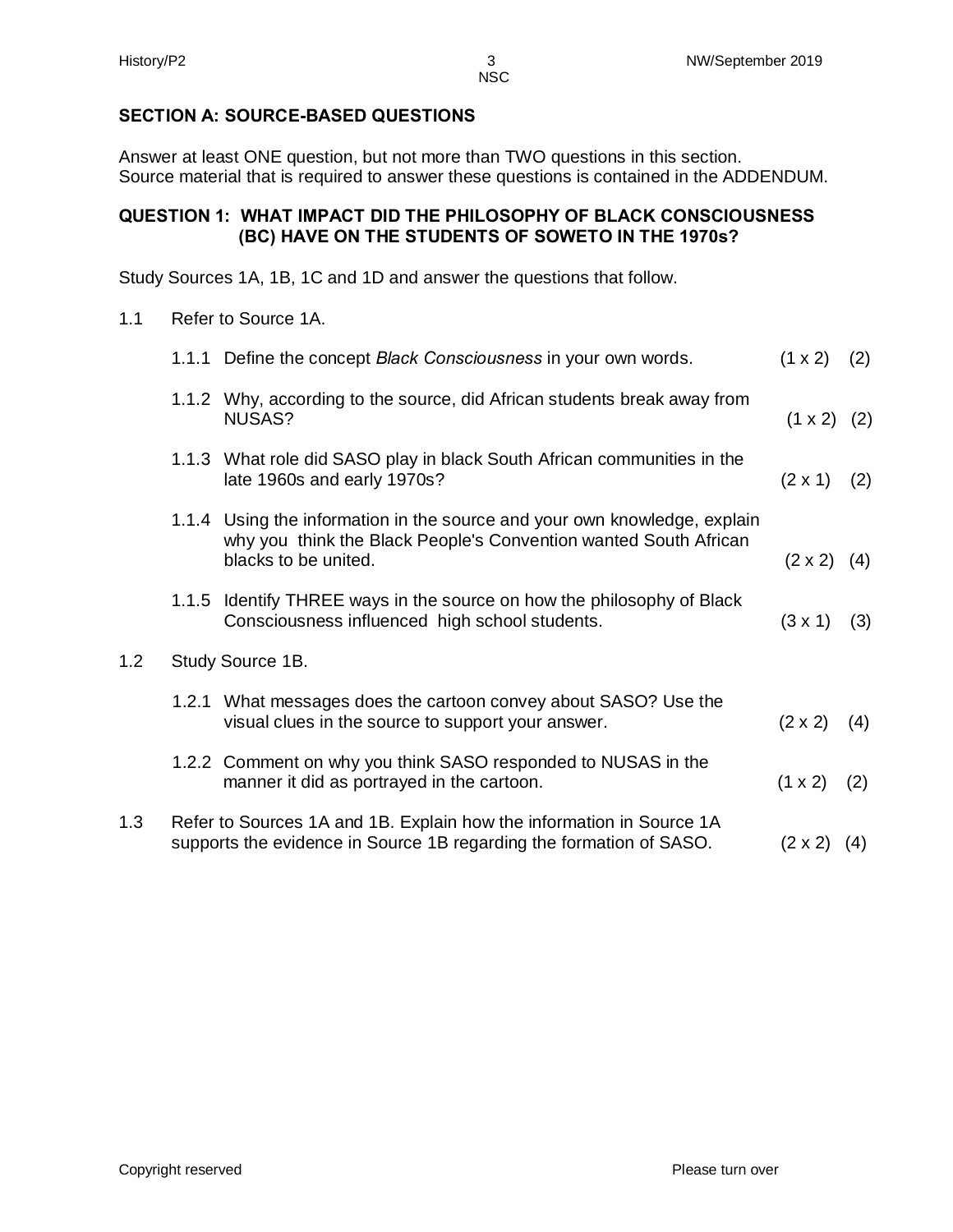1.4 Read Source 1C.

|     | 1.4.1 What role, according to Mkhabela, did the SASM play?                                                                                                                                                                                      | $(1 \times 2)$     | (2)         |
|-----|-------------------------------------------------------------------------------------------------------------------------------------------------------------------------------------------------------------------------------------------------|--------------------|-------------|
|     | 1.4.2 Using the information in the source and your own knowledge, explain<br>the roles played by the following in mobilizing the Soweto students.                                                                                               |                    |             |
|     | Tsietsi Mashinini.<br>(a)                                                                                                                                                                                                                       | $(1 \times 2)$     | (2)         |
|     | Seth Mazibuko.<br>(b)                                                                                                                                                                                                                           | $(1 \times 2)$ (2) |             |
|     | 1.4.3 Comment on how events unfolded on the morning of 16 June 1976 in<br>Orlando West, Soweto.<br>1.5 Consult Source 1D.                                                                                                                       | $(2 \times 2)$     | (4)         |
|     |                                                                                                                                                                                                                                                 |                    |             |
|     | 1.5.1 Identify the first TWO victims of the Soweto Uprising in the source.                                                                                                                                                                      | $(2 \times 1)$     | (2)         |
|     | 1.5.2 According to the source, what was the immediate cause of the<br>student protest?                                                                                                                                                          | $(1 \times 1)$ (1) |             |
|     | 1.5.3 Comment on why black South African students viewed Afrikaans as the<br>language of the oppressor?                                                                                                                                         | $(1 \times 2)$     | (2)         |
|     | 1.5.4 Explain why a historian would consider the information in this source<br>useful when researching the impact of Black Consciousness.                                                                                                       | $(2 \times 2)$ (4) |             |
| 1.6 | Using the information in the relevant sources and your own knowledge, write a<br>paragraph of about EIGHT lines (about 80 words) explaining the impact that the<br>philosophy of Black consciousness had on the students of Soweto in the 1970s |                    | (8)<br>[50] |
|     |                                                                                                                                                                                                                                                 |                    |             |

#### **QUESTION 2: WAS THE TRUTH AND RECONCILLIATION COMMISSION (TRC) SUCCESSFUL IN RECONCILING SOUTH AFRICA FROM ITS DIVIDED PAST?**

Study Sources 2A, 2B, 2C and 2D and answer the questions that follow.

- 2.1 Refer to Source 2A.
	- 2.1.1 Who, according to the source, was a key figure in the formation of the the law that established the TRC ( Commission )?  $(1 \times 1)$  (1)
	- 2.1.2 Define the concept *reconciliation* in the context of the TRC hearings.

 $(1 \times 2)$  (2)

2.1.3 Using the information in the source and your own knowledge, explain why perpetrators had to reveal the truth.  $(2 \times 2)$  (4)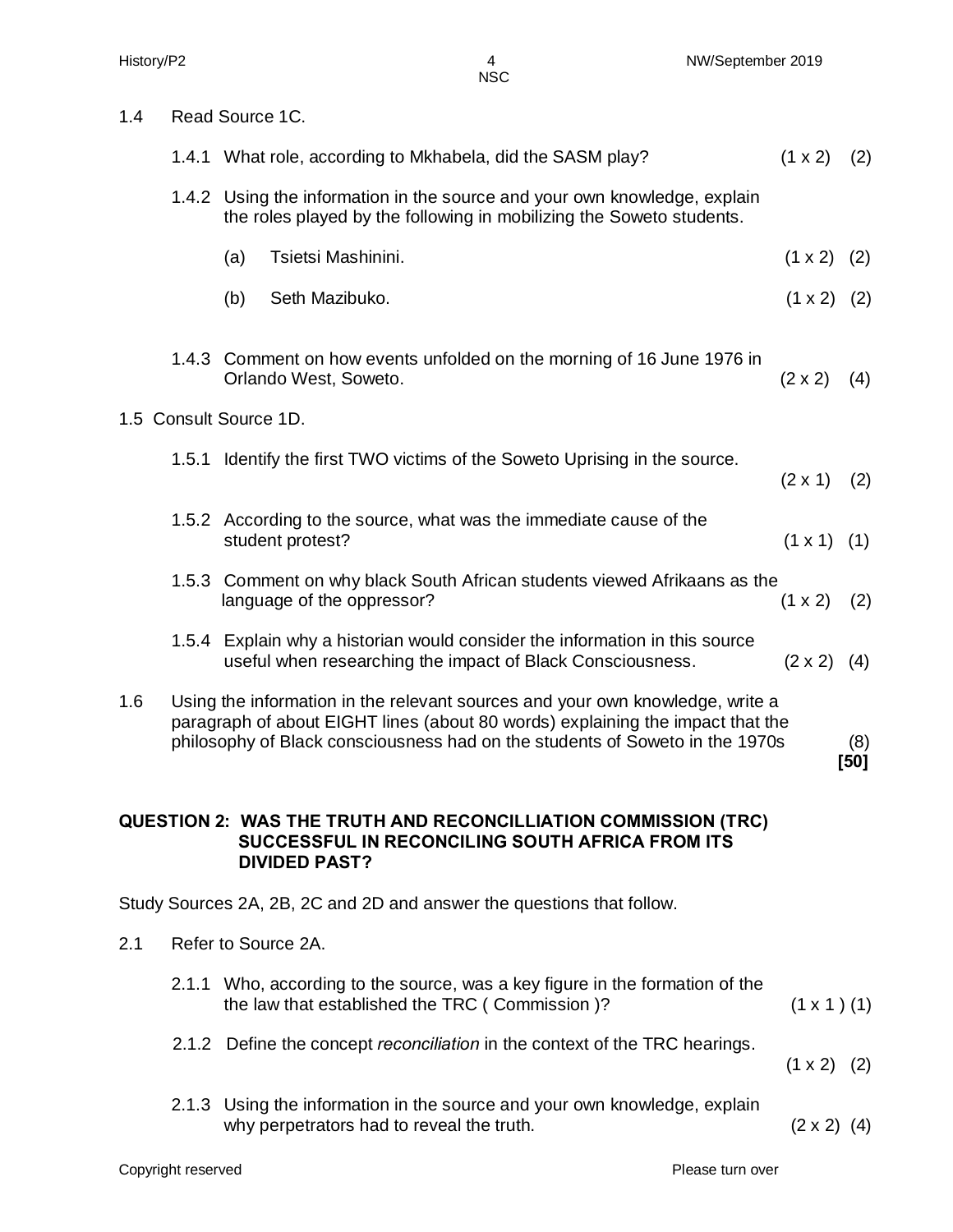|     |                    | <b>NSC</b>                                                                                                                                                                                                                                                                |                    |
|-----|--------------------|---------------------------------------------------------------------------------------------------------------------------------------------------------------------------------------------------------------------------------------------------------------------------|--------------------|
|     |                    | 2.1.4 State THREE tasks of the Truth and Reconciliation Commission.                                                                                                                                                                                                       | $(3 \times 1)$ (3) |
|     |                    | 2.1.5 Comment on why you think this source would be useful to a historian<br>researching about the work of the TRC.                                                                                                                                                       | $(2 \times 2)$ (4) |
| 2.2 |                    | Read Source 2B.                                                                                                                                                                                                                                                           |                    |
|     |                    | 2.2.1 Explain the messages that are conveyed in the cartoon. Use the<br>visual clues in the source to support your answer.                                                                                                                                                | $(2 \times 2)$ (4) |
|     |                    | 2.2.2 Comment on what you think Desmond Tutu implied by the words,<br>we dealt with as much of the evidence as we couldg in the context<br>of the TRC.                                                                                                                    | $(2 \times 2)$ (4) |
| 2.3 | Consult Source 2C. |                                                                                                                                                                                                                                                                           |                    |
|     | 2.3.1              | What, according to the source, was a limitation to the TRC in restoring<br>dignities of the victims?                                                                                                                                                                      | $(1 \times 2)$ (2) |
|     |                    | 2.3.2 Explain why you think the National Party was not in favour of the<br>TRC.                                                                                                                                                                                           | $(2 \times 2)$ (4) |
|     | 2.3.3              | State the Commisssion political blunder that is mentioned<br>in the source.                                                                                                                                                                                               | $(1 \times 2)$ (2) |
| 2.4 |                    | Use Source 2D.                                                                                                                                                                                                                                                            |                    |
|     |                    | 2.4.1 Give TWO reasons, why De Klerk thought the TRC process was<br>flawed.                                                                                                                                                                                               | $(2 \times 1)$ (2) |
|     |                    | 2.4.2 Using the information in the source and your own knowledge, comment<br>on the implication of the statement, there must be prosecution of undisclosed<br>crimes from all sidesqin the context of the TRC amnesty process.                                            | $(2 \times 2)$ (4) |
|     |                    | 2.4.3 Quote evidence from the source that according to Cyril Ramaphosa<br>suggests that South Africa was accustomed to justice.                                                                                                                                           | $(1 \times 2)$ (2) |
| 2.5 |                    | Refer to Sources 2B and 2C. Explain how the evidence in Source 2B<br>supports the information in Source 2C regarding the work of the TRC.                                                                                                                                 | $(2 \times 2)$ (4) |
| 2.6 |                    | Using the information in the relevant sources and your own knowledge,<br>write a paragraph of about EIGHT lines (about 80 words) explaining whether<br>the Truth and Reconciliation Commission (TRC) was successful in reconciling<br>South Africa from its divided past. | (8)<br>[50]        |

History/P2 5 NW/September 2019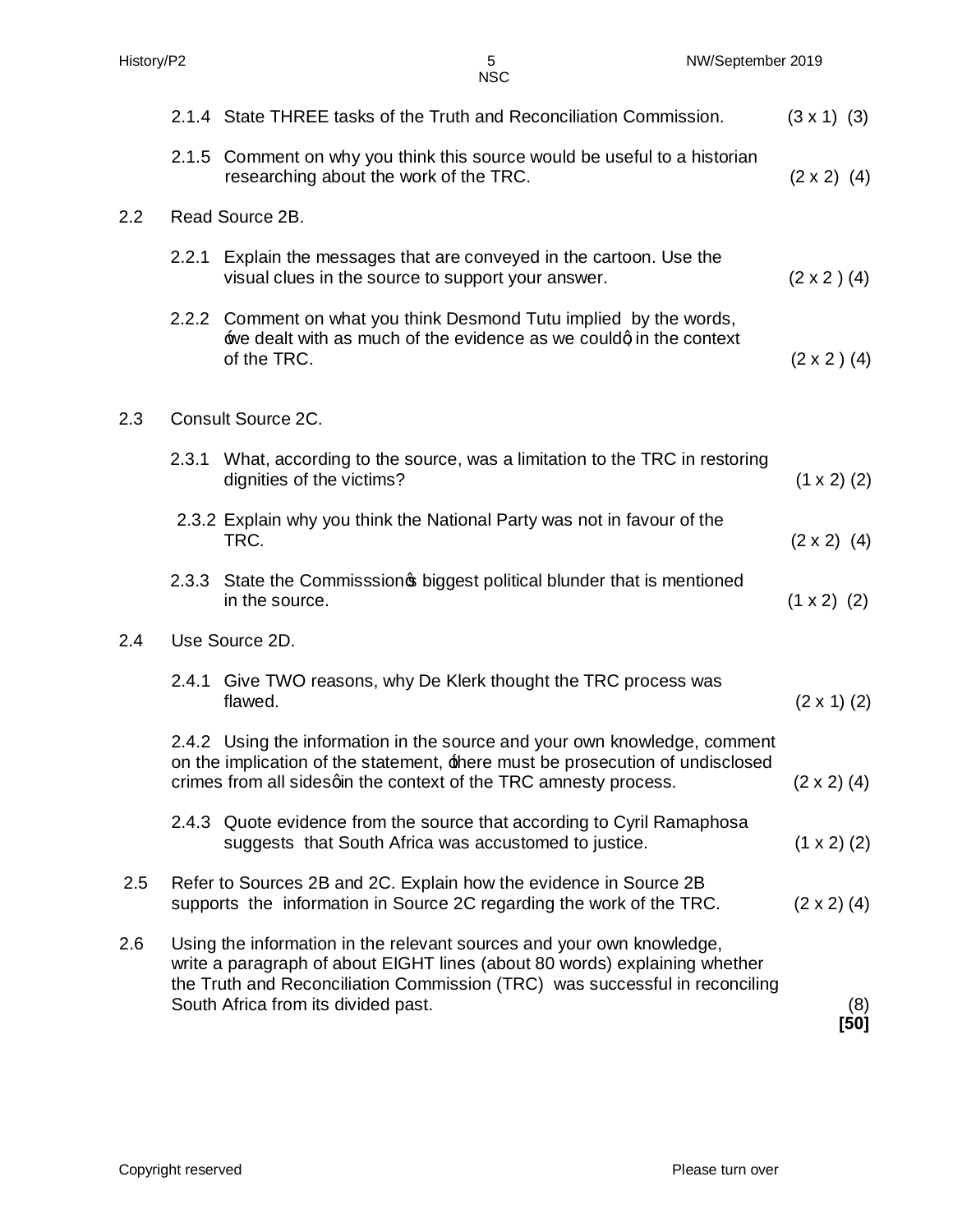NSC

## **QUESTION 3: HOW DOES GLOBALISATION NEGATIVELY AFFECT THE ECONOMIES OF DEVELOPING COUNTRIES?**

Study Sources 3A, 3B, 3C and 3D and answer the questions that follow.

| 3.1 |  | Refer to Source 3A. |  |
|-----|--|---------------------|--|
|     |  |                     |  |

|     |                  | 3.1.1 Define the concept <i>globalisation</i> in your words.                                                                                                                           | $(1 \times 2)$ (2)   |     |  |  |
|-----|------------------|----------------------------------------------------------------------------------------------------------------------------------------------------------------------------------------|----------------------|-----|--|--|
|     |                  | 3.1.2 State THREE results of globalization mentioned in the source.                                                                                                                    | $(3 \times 1)$ (3)   |     |  |  |
|     | 3.1.3            | Using the information in the source and your own knowledge,<br>explain why you think globalization has not been able to close<br>the economic gap between the rich and poor countries. | $(2 \times 2)$ (4)   |     |  |  |
| 3.2 | Read Source 3B.  |                                                                                                                                                                                        |                      |     |  |  |
|     |                  | 3.2.1 According to the information in the source, which organisation<br>was targeted during the protest action by Anti. globalization<br>supporters?                                   | $(1 \times 1)$ $(1)$ |     |  |  |
|     | 3.2.2            | Using the information in the source and your own knowledge,<br>explain why migrant and sweatshop workers supported protest<br>action against globalisation.                            | $(2 \times 2 \ (4))$ |     |  |  |
|     |                  | 3.2.3 What evidence in the source suggests that some of the protesters<br>were knowledgeable about the activities of the<br><b>World Trade Organisation?</b>                           | $(2 \times 1)$ (2)   |     |  |  |
|     |                  | 3.2.4 List any TWO issues that protesters were unhappy about,<br>regarding the operation of the World Trade Organisation.                                                              | $(2 \times 1)$ (2)   |     |  |  |
| 3.3 | Study Source 3C. |                                                                                                                                                                                        |                      |     |  |  |
|     | 3.3.1            | Explain the messages that are conveyed in this cartoon. Use the<br>visual clues to support your answer.                                                                                | $(2 \times 2)$ (4)   |     |  |  |
|     |                  | 3.3.2 Identify TWO negative criticisms of globalization from the source.                                                                                                               | $(2 \times 1)$ (2)   |     |  |  |
| 3.4 |                  | Refer to Sources 3B and 3C. Explain how the information in Source 3B<br>supports the evidence in Source 3C regarding the impact of globalisation<br>on developing countries.           |                      |     |  |  |
| 3.5 |                  | Consult Source 3D.                                                                                                                                                                     |                      |     |  |  |
|     | 3.5.1            | According to the source, why have multi-national companies decided to<br>locate their manufacturing plants in overseas countries?                                                      | $(2 \times 1)$ (2)   |     |  |  |
|     |                  | 3.5.2 Using the information in the source and your own knowledge, explain the<br>advantages of multi-national companies.                                                               | $(2 \times 2)$       | (4) |  |  |